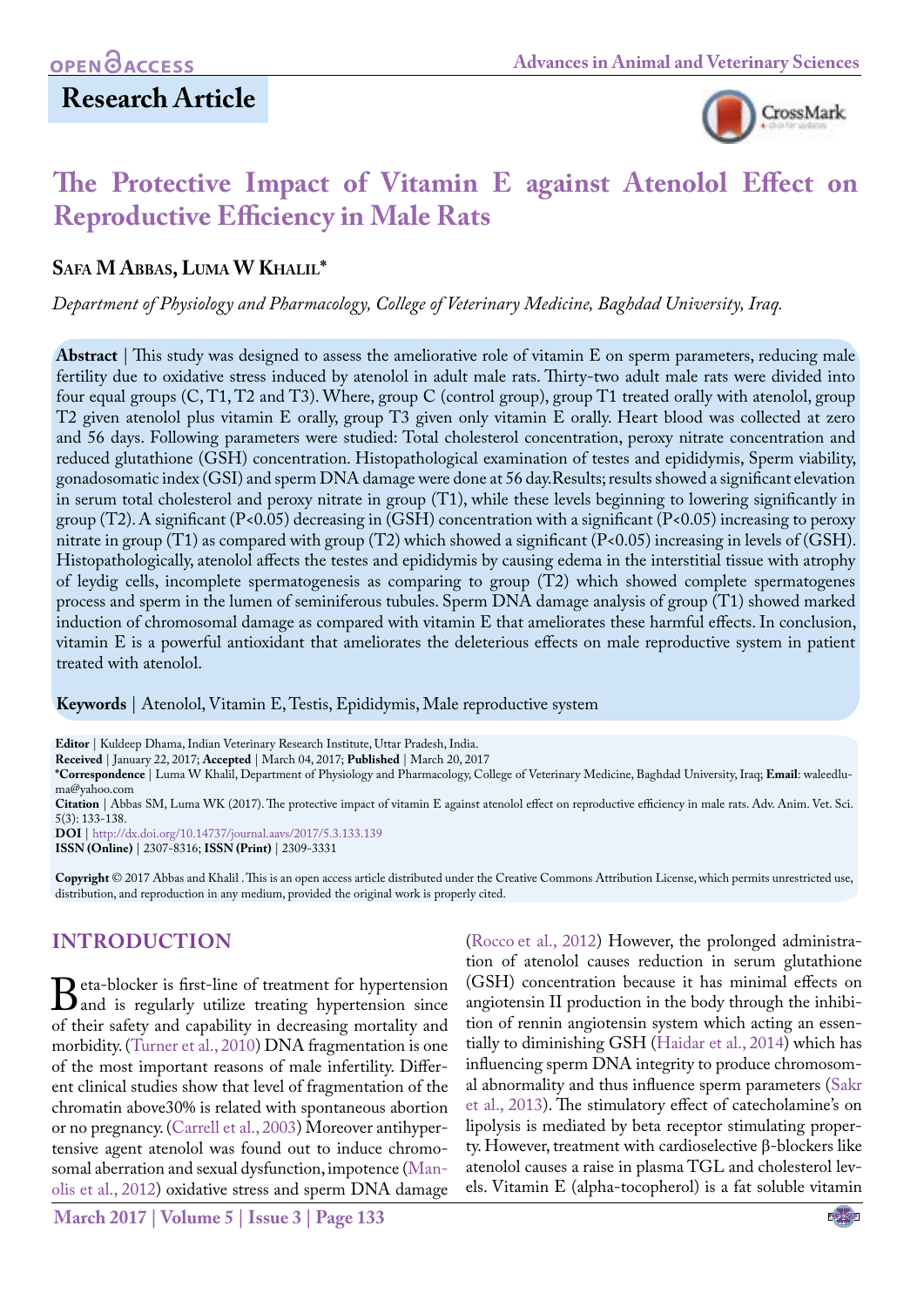## OPEN **OACCESS**

which regulates different oxidation processes in the body as it acts as a non-specific series-breaking antioxidant that found in cell membranes and obscures the propagation of free-radical reaction, the vitamin is a peroxyl radical scavenger and particularly ensures polyunsaturated fatty acids (PUFAs), within membrane phospholipids and in plasma lipoproteins [\(Shalaby et al., 2010](#page-5-6)). In addition, vitamin E possesses powerful neuroprotective, anticancer and cholesterol properties also there is a possible relation between the molecular mechanisms involved in formation and repair of DNA breaks with tocohormonal mixture supplementation. So this protective role of vitamin E well enhancing the adverse effect of atenolol on fertility impairment and improper semen parameters. Therefore, this study was designed to investigate the possible protective effect of vitamin E on reproductive efficiency in male rats exposed to atenolol.

### **Materials and Methods**

#### **Experimental Animals**

Sexually mature male Wistar albino rats weighing 150 ±10g were used in the present study from the animal's house of Al-Dyoania University. Animals were kept in the laboratory under constant temperature ( $25 \pm 3$ °C) throughout the experimental work. They were maintained on a standard rodent diet composed of 20% casein, 15% corn oil, 55% corn starch, 5% salt mixture and 5% vitaminized starch (green world Company, Iraq). Water was available ad libitum. Maintenance of animals and experimental procedures was approved by the animal ethical committee in accordance with the guide for care and use of laboratory animals prepared by Baghdad University, Iraq. Thirty-two healthy adult males rats at random divided into four equal groups (8/group) and treatment for 56 days (December 2015 to February 2016) as follows: First group (control): Animals in this group received tap water and served as control. Second group (group T1): Animal in this group received atenolol orally at dose. Third group (group T2): received Vit.E orally. Vitamin E is capsule, at dose (800 IU /B.W. Kontam company,china) and atenolol is tablet at dose (100mg/human/day Ajanta company,india) ([Biswas et al., 2001](#page-5-7)), the dose of vitamin E and atenolol calculated according to animal weight. Rats were regularly orally administered with atenolol and vitamin E at a dose level of (2 mg/ml and 12 IU /ml respectively). Fourth group (group T3): received Vitamin E and atenolol orally.

#### **Parameters Studied**

**Serum biochemical parameters:** Blood sample were collected at 0, 56days of experiment via cardiac puncture technique. Serum samples were used for measuring Total cholesterol concentration (mg/dl) as described by ([Al](#page-5-8)[lain, 1974](#page-5-8)**).** Reduced glutathione (GSH) concentration

**March 2017 | Volume 5 | Issue 3 | Page 134**

**Advances in Animal and Veterinary Sciences**

(μmol/L) according to ([Burtis, 1999\)](#page-5-9). Peroxy nitrite radical concentration (M/L) as described by ([Vanuffelen et](#page-5-10)  [al., 1998\)](#page-5-10).

**Epididymal tail sperm suspension:** The sperm suspension was obtained from animals for detecting gonadosomatic index (GSI) as described by ([Parandin et al., 2010](#page-5-11)),Sperm Viability according to ([Laing et al., 1979](#page-5-12)) and DNA Damage Analysis (Agarose Gel Electrophoresis) as described by [\(Couto et al., 2013\)](#page-5-13) and measure its concentration.

**Histological Studies:** For light microscopic studies, animals were dissected and their testes were removed and fixed in 10% neutral formalin for 24h, washed in running tap water for 24h and transferred to 70% ethyl alcohol. Tissues were dehydrated in ascending series of ethyl alcohol, cleared in xylene and embedded in wax. Sections of 5 microns thickness were cut using rotary microtome and mounted on clean slides without using any adhesive medium. Sections were stained with Ehrlich's haematoxylin and counterstained with eosin and photographed.

### **Statistical Analysis**

Results are expressed as mean ±SE. Statistical analysis of data was performed using two-way analysis of variance (ANOVA II), Group differences were determined using least significant difference (LSD) test at P<0.05 ([Snedecor](#page-5-14)  [et al., 1973\)](#page-5-14)

### **Results and discussion**

### **Serum Biochemical Parameters**

[Table 1](#page-2-0) shows significant ( $p$ <0.05) increase in the mean value of in serum TC at 56 days of experiment in T1 group as compared to the control, and T2, meanwhile significant decrease (P<0.05) in serum TC at T3 group Likewise, TC concentration decreased significantly  $(p<0.05)$  in rats received atenolol concurrently with vitamin E group (T2) and vitamin E group (T3). The results reported a significant change in the levels of total cholesterol caused by potential mechanisms involving that atenolol interfere with insulin secretion from pancreatic beta cells via impairment of beta2-mediated insulin release Since lipoprotein lipase is activated by insulin therefore, impairment of insulin secretion and/or action could be the cause of dyslipidemia caused by atenolol ([Sarafidis et al., 2006\)](#page-5-15). Treated groups with Vitamin E showed that a significant decrease in serum total cholesterol in atenolol plus vitamin E treated group due to oral administration of vitamin E could reduce the serum level of total cholesterol. The possible mechanism for this effect is that vitamin E has the capacity for protection of membrane bound lipoprotein-lipase against lipid peroxide. Moreover, vitamin E could be increased the activity of enzyme lecithin cholesterol acyltransferase (LCAT). This en-

NE**X**US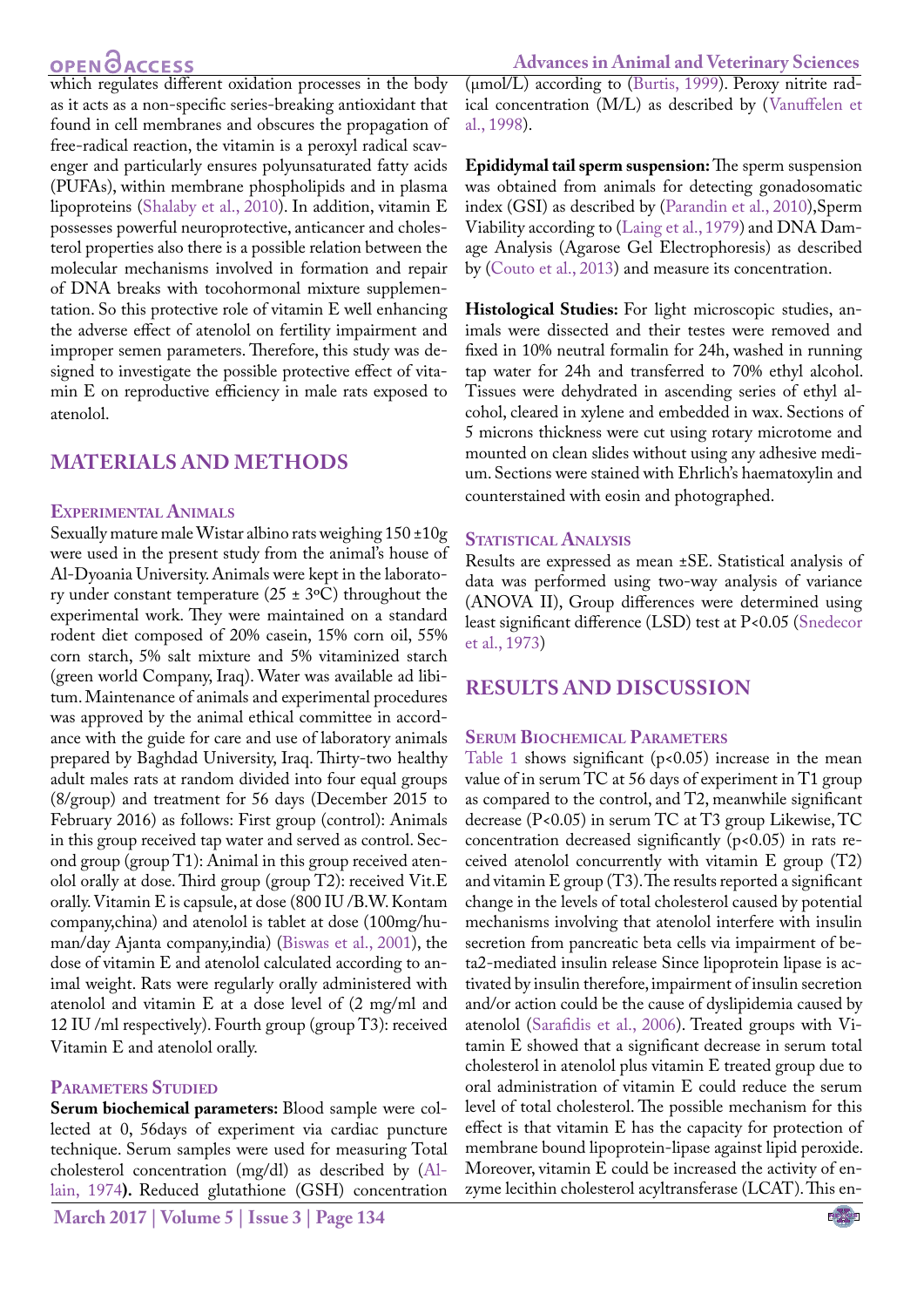## **OPEN**<sub>d</sub>

### **Advances in Animal and Veterinary Sciences**

zyme may increase the transport of cholesterol ester from tissue to liver and stimulate the production and release of HDL in blood [\(Gumus and Hilt et al., 2016\)](#page-5-16).

<span id="page-2-0"></span>**Table 1:** Effect of Vitamin E on total cholesterol concentration (mg/dl) in admale rats treated with Atenolol. Mean  $\pm$  S.E. (n =8)

| Groups Control<br>Times group |   |           | Group T, Group T,<br>(Atenolo) (Ateno- (Vit E)<br>$101+V$ it $E$ ) | Group $T_{\rm a}$ |
|-------------------------------|---|-----------|--------------------------------------------------------------------|-------------------|
|                               |   | a         | Zero day 57.67±1.72 56.64±1.72 58.63 ±4.10 58.66 ±1.71             |                   |
|                               | B | C.<br>b B | 56 days 58.67±1.73 45.55±2.29 61.73±0.34 76.62±0.56                | a                 |

**T<sub>1</sub>:** Animals received 100 mg/kg.B.W.atenolol in tap water; **T**<sub>2</sub>: Animals received atenolol and vitamin E; **T<sub>3</sub>:** Animal received 800IU/B.W. vitamin E. Capital letters denote differences between groups, (P<0.05) and Small letters denote significant differences withintime (P<0.05).

[Table 2](#page-2-1) shows significant (p<0.05) decrease in GSH concentration at day 56 of the experiment in T2 group compared to the control and T3 groups and significant ( $P<0.05$ ) increase in serum GSH concentration at 56 days of the experiment in rats received vitamin E (group T3). [Table](#page-2-2)  [3](#page-2-2) shows significant( $p$ <0.05) increase in the value of serum peroxy nitrite concentration after 56 days in atenolol treated group(T1) as compared to control and T2 groups and significant (p<0.05)decrease in value of serum peroxy nitrite concentration in vitamin E treated group (T3).

#### <span id="page-2-1"></span>**Table 2:** Effect of Vitamin E on serum reduced glutathione (GSH) concentration (µmol/L) in adult male rats treated with Atenolol. Mean  $\pm$  S.E. (n = 8).

| <b>Groups</b><br>Times group | <b>Control</b>             | Group $T_1$ Group $T_2$ , Group $T_3$<br>(Atenolo) (Ateno- (Vit E)                  | $\text{Iol+VitE}$                                                                                                              |                   |
|------------------------------|----------------------------|-------------------------------------------------------------------------------------|--------------------------------------------------------------------------------------------------------------------------------|-------------------|
|                              |                            | Zero day 78.56±1.27 77.05± 0.60 75.32±0.62 78.65±0.60                               |                                                                                                                                |                   |
| <b>Property</b><br>$\sim$    | C.<br>$\sim$ $\sim$ $\sim$ | 56 days 79.43±1.94 121.78±1.58 88.57±1.03 75.01±0.89<br>$A \quad \blacksquare$<br>a | $-B$<br><b>Contact Service Contact Service Contact Service Contact Service Contact Service Contact Service Contact Service</b> | <b>CONTRACTOR</b> |

**T<sub>1</sub>:** Animals received 100 mg/kg.B.W.atenolol in tap water; **T<sub>2</sub>**: Animals received atenolol and vitamin E; T<sub>3</sub>: Animal received 800IU/B.W.vitamin E. Capital letters denote differences between groups, P<0.05 and Small letters denote significant differences within time  $(P<0.05)$ .

Effect of atenolol on GSH and peroxynitrate, we explored the possibility that hyponatremia which is result from the depression of atenolol to the renine- angiotensin system may induce oxidative stress, as observed in findings which refers that hyponatremia triggered oxidative stress [\(Barso](#page-5-17)[ny et al., 2010](#page-5-17)). Concomitantly, one of the common side effect of atenolol is reduce CO-Q10, a powerfull antioxidant in the memberan of mitochondria. [\(Lenaz et al., 2007](#page-5-18)). So, oxidative stress increase during atenolol treatment, lead-

**March 2017 | Volume 5 | Issue 3 | Page 135**

ing to decreasing in the level of GSH concentration and increasing in the value of serum peroxy nitrite concentration. Intubation of vitamine E to rats caused a significant increase in serum GSH concentration and a significant decrease in the serum peroxinitrite concentration, vitramine E was found to exhibit a protective effect on the testis of rats. it is a major chain-breaking antioxidant in the sperm membranes, the majority of vitamin E function is probably attributed to tocopherol to prevent the propagation of free radical reactions by acting as a peroxyl radical scavenger and protecting polyunsaturated fatty acids within membrane phospholipids and in plasma lipoproteins.So effect of vitamin E in stabilizing,exert through off-binding vitamin to membrane phospholipids on its lipophilicroperties ([Monsen et al., 2000\)](#page-5-19).

<span id="page-2-2"></span>**Table 3:** Effect of Vitamin E on serum peroxy nitrite radical concentration (µmol/L) in adult male rats treated with Atenolol. Mean  $\pm$  S.E. (n = 8)

| Times group           |                                                 | Groups Control Group $T_1$ Group $T_2$ Group $T_3$<br>(Atenolo) (Ateno- (Vit E)                                      | $101+V$ it $E$ )              |   |
|-----------------------|-------------------------------------------------|----------------------------------------------------------------------------------------------------------------------|-------------------------------|---|
|                       |                                                 | Zero day 36.44±0.94 36.40± 0.92 36.41±0.98 36.39±0.90                                                                | h                             | a |
| $\overline{ }$<br>- 4 | $\subset$<br>$\sim$ $\sim$ $\sim$ $\sim$ $\sim$ | 56 days 36.43±0.93 51.86 ±1.07 41.62±0.76 33.60±0.93<br>$\mathsf{A}$<br>$a \quad B$<br>$\mathbf{r}$<br><b>TYTT A</b> | <sub>a</sub><br>$\sim$ $\sim$ | b |

**T1 :** Animals received 100 mg/kg. B.W. Atenolol in tap water; **T2 :** Animals received atenolol and vitamin E;  $\mathbf{T}_3$ : Animal received 800IU/B.W.vitamin E. Capital letters denote differences between groups, P<0.05 and Small letters denote significant differences within time (P<0.05).

**Table 4:** Effect of Vitamin E on sperm viabile percent in adult male rats treated with Atenolol. Mean  $\pm$  S.E. (n = 8).

| Groups<br>Times | Control<br>group                      | (Atenolo) (Ateno- (Vit E) | $101+V$ itE) | Group $T_1$ Group $T_2$ Group $T_3$                                                                                                                                                                      |
|-----------------|---------------------------------------|---------------------------|--------------|----------------------------------------------------------------------------------------------------------------------------------------------------------------------------------------------------------|
| bility $(\%)$ B |                                       |                           |              | Sperm via- 81.009±0.56 67.50±0.84 72.50±0.85 92.00 ±0.56                                                                                                                                                 |
|                 | differences between groups, (P<0.05). |                           |              | T.: Animals received 100 mg/kg.B.W. Atenolol in tap water;<br>T <sub>3</sub> : Animals received atenolol and vitamin E; T <sub>3</sub> : Animal<br>received800IU/. B.W.vitamin E. Capital letters denote |

**Table 5:** Effect of Atenolol, Vitamin E and Atenolol plus Vitamin E on gonadosomatic index in adult male rats. Mean  $\pm$  S.E. (n = 8)

| Groups<br>Times                                                                                                                                                                                                                             | Control<br>group | Group $T_1$ Group $T_2$ Group $T_3$<br>(Atenolo) (Ateno- (Vit E)<br>$\text{Iol+VitE}$ |   |
|---------------------------------------------------------------------------------------------------------------------------------------------------------------------------------------------------------------------------------------------|------------------|---------------------------------------------------------------------------------------|---|
| After 56 days 0.73 ±0.09 0.72 ±0.09 0.74 ±0.05 0.78±0.15<br>of treatment B C C                                                                                                                                                              |                  | B                                                                                     | A |
| $T$ ; Animals received 100 mg/kg. B.W. Atenolol in tap water; $T$ <sub>2</sub> :<br>Animals received atenolol and vitamin E; $T3$ : Animal received<br>800IU/B.W.vitamin E. Capital letters denote differences<br>between groups, (P<0.05). |                  |                                                                                       |   |

NE**X**US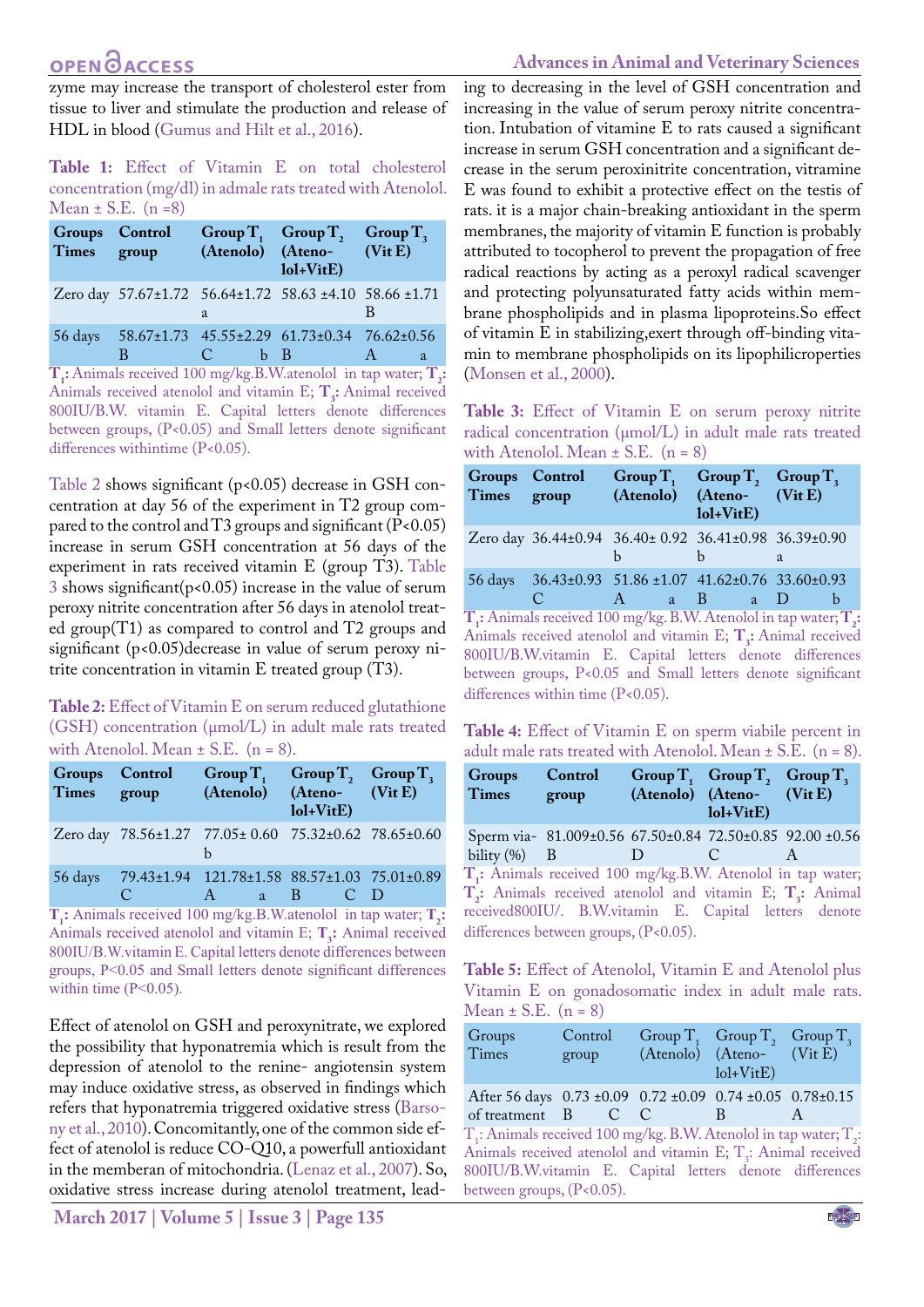## **OPEN**<sub>d</sub>

### **GonadosomaticIndex (GSI) And Sperm Viability (Live Sperms Percentage)**

The results of this work show that Compared to control group, atenolol treatment did not affect the gonadosomatic index (GSI) significantly, also the result gives the variation in the sperms viability in the all treated groups, a significant decrease (P<0.05) in sperm viability at 56 days of treatment with atenolol, also within the time, a significant (P<0.05) increase in sperm viability were observed in T3 treated groups comparing to control. Also the effect of oral intubation of atenolol (T1), atenolol plus vitamin E (T2) and vitamin E (T3) on gonadosomatic index are clarified a significant (P<0.05) decrease in gonadosomatic index compared to other groups throughout the experiment. Our results show atenolol treatment did not affect the gonadosomatic index (GSI) significantly and this results reinforced with (Lin et [al., 2015](#page-5-20)). A significant decrease in sperm aviability was detected in group T1 after 56 days of treatment with atenolol may be due to oxidative insult which effect on sperm DNA and male fertility and could be effect on spermatogenisis and steroid biosynthesis of Leydig cells [\(Sakr et al., 2013\)](#page-5-5) or may be due to the effect of atenolol on concentration of testosterone ([Khan et al.,](#page-6-0)  [2004](#page-6-0)) promote spermatogenesis and maintenance of sperm production ([Pineda et al., 2003\)](#page-6-1). This may be attributed to the antioxidant effect of vitamin E which is responsible for its protective effect against oxidative stress, so spermatozoa are protected by antioxidant properties of vitamin E, which removed free radical and improve the sperm viability and gonadosomatic index (GSI) ([Momeni et al., 2009](#page-6-2)).

### **Histological Observation**

The typical features of normal seminiferous tubules, sper



**Figure 1:** Section in the testis of control animal showing normal arrangement of seminiferous tubules, Leydig cells (LC) in the interstitial tissue, sertoli cells (SC), spermatogona A and spermatogona B (SP-B), spermatocytes (SP-A), spermatozoa (SP) in their lumen. (H and E stain 40X).



**Figure 2:** Section in the testis of animal treated with atenolol showing edema in the innterstitial tissue with atrophy of leydig cells (LC), incomplete spermatogenesis (SP) separated of epithelial cells from basement membrane with large spaces between few epithelial cells. (H and E stain 40X).

<span id="page-3-1"></span>

**Figure 3:** Section in the testis of animal treated with Atenolol and vitamin E showing edema with proliferation of leydig cells in the interstitial tissue (LC) and complete spermatogenes process and sperm in the lumen of seminiferous tubules (SP) (H andE stain 40X).

<span id="page-3-2"></span>matogenic cells, intertubular connective tissue and spermatozoa were appeared in sections of testis of control rat [\(Figure 1\)](#page-3-0) edema in the innterstitial tissue with atrophy of leydig cells,incomplete sperma togenesis separated of epithelial cells from basement membrane with large spaces between few epithelial cells shown in sections of animals given atenolol ([Figure 2\)](#page-3-1) also proliferation of leydig cells in the interstitial tissue and complete spermatogenes process showen in section in the testis of animal treated with atenolol and vitamin E ([Figure 3\)](#page-3-2) and proliferation of ley-

<span id="page-3-0"></span>**March 2017 | Volume 5 | Issue 3 | Page 136**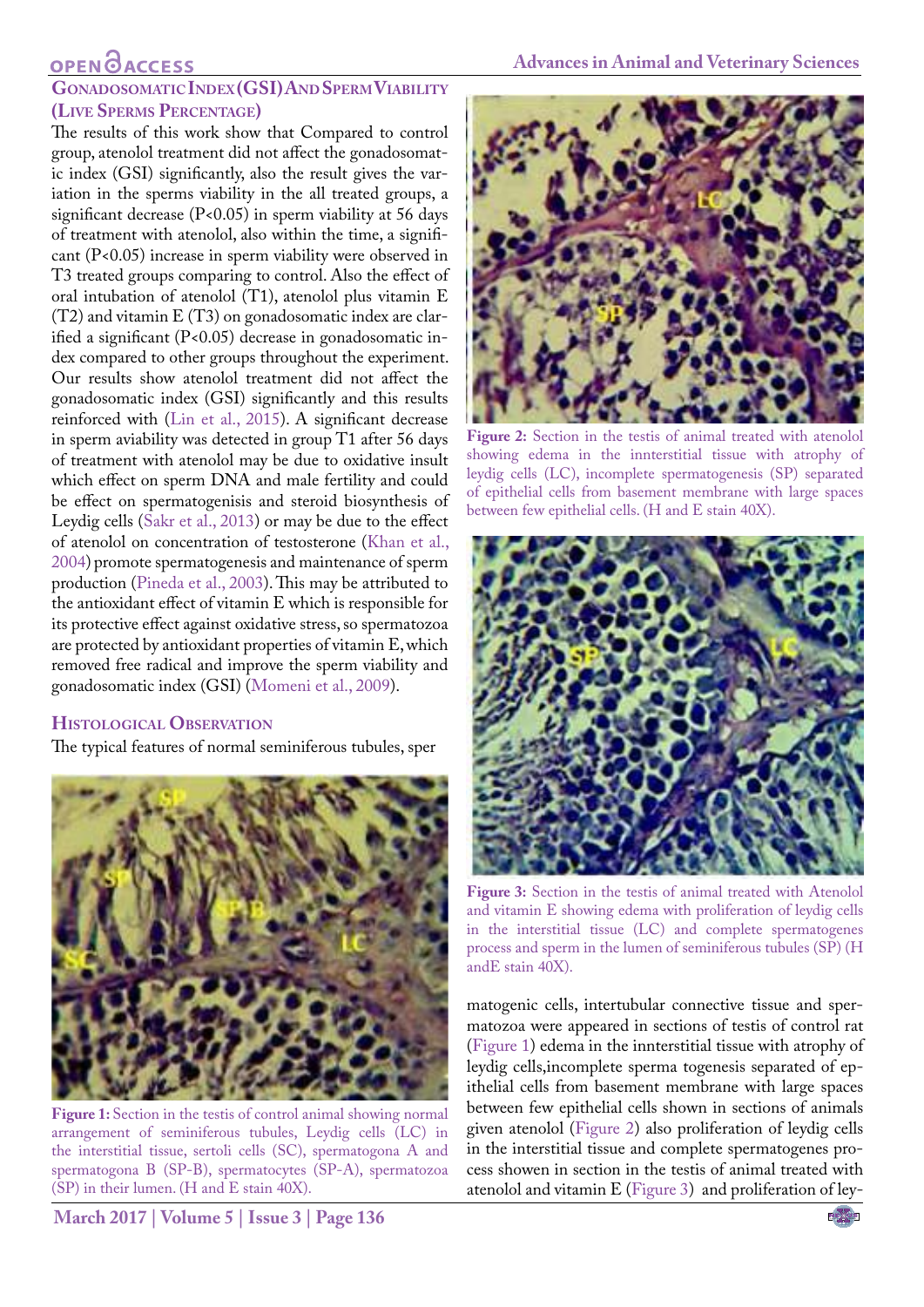## **OPEN**OACCESS

dig cells with active complete spermatogenesis in section in the testis of animal treated with vitamin E [\(Figure 4](#page-4-0)) Various mechanisms were suggested to be responsible for histological change in testis and epidydmus. One of these mechanismsincludes increase the oxidative stress by free radical toxicity that caused by atenolol by hyponatremia and reduction in antioxidant CO-Q10 in seminal fluid and GSH. (Quinzii et al., 2007) so this testicular oxidative stress lead to a increase in germ cell apoptosis and subsequent hypospermatogenesis endocrine signaling. In addition, atenolol can reduce the the level of testosterone acutely reduced in a number of conditions associated with ROS production and oxidative stress in the testis. ([Tijani](#page-6-3) [et al., 2010](#page-6-3)) Vitamin E was found to exhibit a protective effect on the testis of rats,it was increased the activity of some antioxidant enzymes, decreased nitric oxide content and lipid peroxidation products in the testis protecting sperm DNA from oxidative stress of free radicals and improving fertility [\(Rocco et al., 2012\)](#page-5-3).



**Figure 4:** Section in the testis of animal treated with vitamin E showing proliferation of leydig cells (LC) with active complete spermatogenesis (SP). (H andE stain 40X).

### <span id="page-4-0"></span>**Detection Of DNA Damage By Agarose Gel Electrophoresisand And Measure Its Concentration**

The results showed that animals treated with atenolol showed a significant increase in DNA fragmentation appeared as strongly damaged Line while animals given atenolol and vitamin E showing improvement in DNA by decreasing the fragmentation and increasing the condensation and concentration as detected by Agarose Gel Electrophoresis.

The results showed that animal group which treated with atenolol are exposure to sperm DNA damage by oxidative stress in sperm DNA and for this reasons we noted the de



**Figure 5:** Digital printout of an agarose gel electrophoresis Showing lane (1): DNA from control sperm, lane (2) sperm DNA from atenolol treated group, lane (3) sperm DNA from atenolol plus vitamin E group, lane (4) sperm DNA from vitamin E treated group.

<span id="page-4-1"></span>**Table 6:** Effect of Vitamin E on dsDNA Sperm Concentration (ng/ul) in admale rats treated with Atenolol. Mean  $\pm$  S.E. (n = 8)

| <b>Groups</b><br><b>Times</b>                                                                                                                        | Control<br>group |  | Group $T_1$ Group $T_2$ Group $T_3$<br>(Atenolo) (Ateno- (Vit E)<br>$\text{Iol+VitE}$ |   |
|------------------------------------------------------------------------------------------------------------------------------------------------------|------------------|--|---------------------------------------------------------------------------------------|---|
| dsDNA $140.1 \pm 0.05$ 55 $\pm 0.05$ 80.3 $\pm 0.02$ 147 $\pm 0.01$<br>concentration B                                                               |                  |  | $\mathcal{C}$                                                                         | A |
| T <sub>1</sub> : Animals received 100 mg/kg.B.W.atenolol in tap<br>water; T <sub>2</sub> : Animals received atenolol and vitamin E; T <sub>3</sub> : |                  |  |                                                                                       |   |
| Animal received 800IU/B.W.vitamin E. Capital letters<br>denote differences between groups, (P<0.05).                                                 |                  |  |                                                                                       |   |

creases in a viability of sperm, several studies support this results [\(Roco et al., 2012\)](#page-5-3) found there is Genomic Damage in human sperm cells exposed in vitro to environmental pollutants like atenolol by using different assay and test for DNA damage. Other study [\(Sakr et al., 2013](#page-5-5)) showed that animal given rytmonorm for five weeks showed an increase in the mean number of structural chromosomal aberration, also antihypertensive drug atenolol was found to induce chromosom loss. In addition animal group that treated with atenolol plus vitamin E shows there is less sperm DNA damage due to that vitamin E ameliorate the side effect of atenolol on sperm DNA and allows free radicals to abstract a hydrogen atom from the antioxidant molecule rather than from polyunsaturated fatty acids, thus breaking the chain of free radical reactions, the resulting antioxidant radicals being a relatively unreactive species ([Aldana](#page-6-4)  [et al., 2001](#page-6-4)). In many studies vitamin E neutralizes lipid peroxidation and unsaturated membrane lipids because of its oxygen scavenging effect [\(Al-Attar et al., 2010](#page-6-5)). There-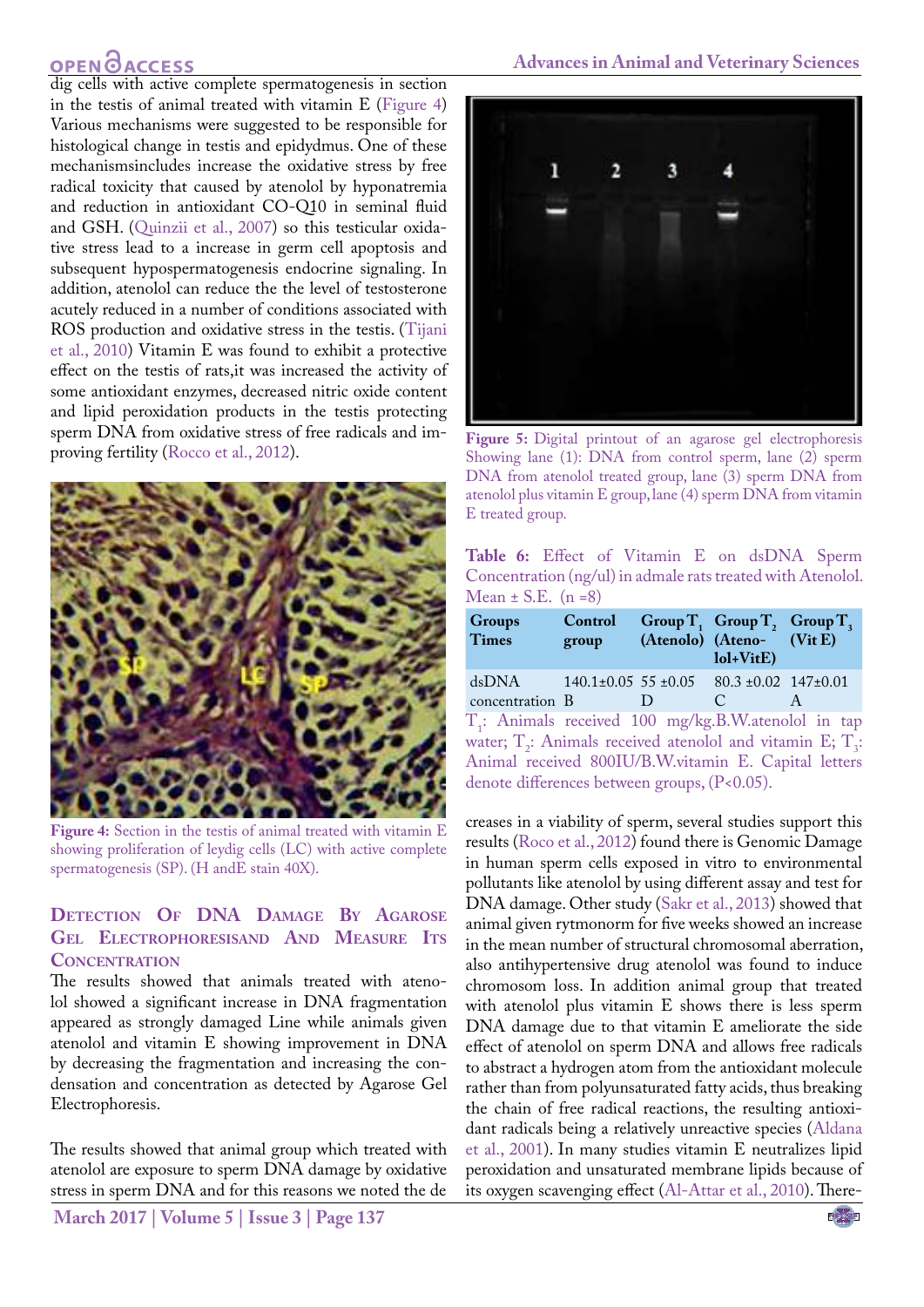## **OPEN**OACCESS

fore vitamin E supplementation is an essential component of the testis to reduced testicular oxidative stress and DNA damage.

### **Determination Of Sperm DNA Concentration**

[Table 6](#page-4-1) showed a significant decrease (P<0.05) in dsDNA concentration at 56 days of treatment with atenolol and a significant (P<0.05) increase in dsDNA concentration were observed in T2 treated groups.

The average dsDNA concentration value obtained from the nanodrop 8000, support the data the present in gel electrophoresis. Indeed , vitamin E through its antioxidant effect ameliorate the side effect of atenolol on sperm DNA and protect it from the oxidative stress which produced from the exposure to high dose and for long period to atenolol.

In conclusion, the results suggest that administration of vitamin E to rats with oxidative stress induced by atenolol may be beneficial for reducing this side effect. The data of this study also refers that administration vitamin E alone for normal rats have protective effect on reproductive system.

## **Acknowledgments**

Authors acknowledge to the department of physiology and pharmacology, college of veterinary medicine, Baghdad University, Baghdad, Iraq.

## **Conflict Of Interest**

There exists no conflict of interest.

## **Authors Contribution**

All the authors have contributed equally in terms of giving their technical knowledge to frame the article.

### **References**

- <span id="page-5-0"></span>• Turner ST and Johnson JA (2010). Atenolol exposure and risk for development of adverse metabolic effects: a pilot study. J. Pharmacother. 30(9):872-8. [https://doi.org/10.1592/](https://doi.org/10.1592/phco.30.9.872) [phco.30.9.872](https://doi.org/10.1592/phco.30.9.872)
- <span id="page-5-1"></span>• Carrell DT, Liu L, Peterson CM, Jones KP and Hatasaka HH (2003). Sperm DNA fragmentation is increased in couples with unexplained recurrent pregnancy loss. J. Arch. Androl. 49: 49-55. <https://doi.org/10.1080/01485010290099390>
- <span id="page-5-2"></span>• Manolis A and Michael D (2012). Antihypertensive Treatment and Sexual Dysfunction. J. Curr. Hypertens. Rep. 14(4):285- 92.<https://doi.org/10.1007/s11906-012-0276-5>
- <span id="page-5-3"></span>• Rocco L, Peluso C, Cesaroni F, Morra N and Cesaroni D (2012). Genomic Damage in Human Sperm Cells Exposed In Vitro to Environmental Pollutants. J. Environ. Anal. Toxicol. 2(1):

## **Advances in Animal and Veterinary Sciences**

<span id="page-5-4"></span>1-7. <https://doi.org/10.4172/2161-0525.1000117>

- • Haidar AN, Abood Riyadh H, Majid K, Abbass, Razzak A and Latif (2014). Effects of Atenolol, Captopril, and Their Combination on Oxidative Stress in Hypertensive Patients. Med. J. Babylon. 6:4.
- <span id="page-5-5"></span>• Sakr SA, Zoail ME and Samraa S, El-Shafey (2013). Rytmonorm-Induced Cytogenetic and Testicular Damage in Albino Rats: The Protective Effect of Grapefruit Juice. Am. J. Biomed. Res. 1(1):1-6. [https://doi.org/10.12691/](https://doi.org/10.12691/ajbr-1-1-1) [ajbr-1-1-1](https://doi.org/10.12691/ajbr-1-1-1)
- <span id="page-5-6"></span>• Shalaby MA and Zorba EH (2010). Protective effect of celery oil, Vitamin E and their combination against testicular damage in male rats. J. Glob. Vet. 5: 122-8.
- <span id="page-5-8"></span>• Allain CC (1974) Clin. Chem. 20: 470.
- <span id="page-5-7"></span>• Biswas NM, Sen GR and Sarkar M (2001). Effect of atenolol on cadmium-induced testicular toxicity in male rats. J. Reprod. Toxicol. 15(6): 699-704. [https://doi.org/10.1016/S0890-](https://doi.org/10.1016/S0890-6238(01)00184-8) [6238\(01\)00184-8](https://doi.org/10.1016/S0890-6238(01)00184-8)
- <span id="page-5-9"></span>• Burtis C and Ashwood E (1999). Text book of clinical chemistry. 3rd ed. London. Vol.2 Chapter. (33): 1145-1150.
- <span id="page-5-10"></span>• Vanuffelen BE, Van Der Zee J, De Koster BM, Vansteveninck J and Elferink JG (1998). Intracellular but not extracellular conversion of nitroxyl anion into nitric oxide leads Navare HA, Frye RF, Cooper-Dehoff RM, Shuster JJ, Hall K, Schmidt SO, to stimulation of human neutrophil migration. Biochem. J. 330(2): 719-722. [https://doi.org/10.1042/](https://doi.org/10.1042/bj3300719) [bj3300719](https://doi.org/10.1042/bj3300719)
- <span id="page-5-11"></span>• Parandin R and Ghorbani R (2010). Effect of alcoholic extract of Achilea mellefolium flowers on fertility parameters of male rats. 2(4): 2492-2496.
- <span id="page-5-12"></span>• Laing JA (1979). Fertility and infertility in domastic animals, 3rd edition 1979 Bailliere Tindall, a division of cassell Lt. 31(5): 88-91.
- <span id="page-5-13"></span>• Couto MC, Sudre AP, Lima MF and Bromfim TC (2013). Comparison of techniques for DNA extraction and agarose gel staining of DNA fragments using samples of Cryptosporidium. J. Vet. Med. 58 (10): 535-542.
- <span id="page-5-14"></span>• Snedecor GW and Cochran WG (1973). Statistical Methods. 6<sup>th</sup> ed. the Iow state University press. 238-248.
- <span id="page-5-15"></span>• Sarafidis PA and Bakris GI (2006). Antihypertensive treatment with beta-blockers and the spectrum of glycemic control. QJM. 99: 431. <https://doi.org/10.1093/qjmed/hcl059>
- • Mendez JD and Balderas F (2001). Regulation of hyperglycemia and dyslipidemia by exogenous L-arginine in diabetes rats. J. Biochem. 83: 453-58. [https://doi.org/10.1016/S0300-](https://doi.org/10.1016/S0300-9084(00)01192-5) [9084\(00\)01192-5](https://doi.org/10.1016/S0300-9084(00)01192-5)
- <span id="page-5-17"></span>• Barsony J, Sugimura Y and Verbalis JG (2010). Osteoclast Response to Low Extracellular Sodium and the Mechanism of Hyponatremia-induced Bone Loss. J. Biol. Chem. 25: 286(12): 10864-75.
- <span id="page-5-16"></span>• Gumus R and Halit I (2016). Effect of vitamin E on serum lipid profile, Ca and P level of Broilers exposed to heat stress. J. Agric. Vet. Sci. 3(2): 105-110.
- <span id="page-5-18"></span>• Lenaz G, R Fato G (2007). Formiggini and M.L. Genova .The role of coenzyme Q in mitochondrial electron transport. J. Mitoch. 7(Suppl.): S8-S33. [https://doi.org/10.1016/j.](https://doi.org/10.1016/j.mito.2007.03.009) [mito.2007.03.009](https://doi.org/10.1016/j.mito.2007.03.009)
- <span id="page-5-19"></span>• Monsen ER (2000). Dietary reference intakes for the antioxidant nutrients: vitamin C, vitamin E, selenium, and carotenoids. J. Am. Diet. Assoc. 100: 637640. [https://doi.org/10.1016/](https://doi.org/10.1016/S0002-8223(00)00189-9) [S0002-8223\(00\)00189-9](https://doi.org/10.1016/S0002-8223(00)00189-9)
- <span id="page-5-20"></span>•Lin LL, Wang D, Wang W, Cheng YQ, Su DF and Liu AJ (2015). Long-Term Treatment of Clonidine, Atenolol, Amlodipine and Dihydrochlorothiazide, but Not Enalapril,